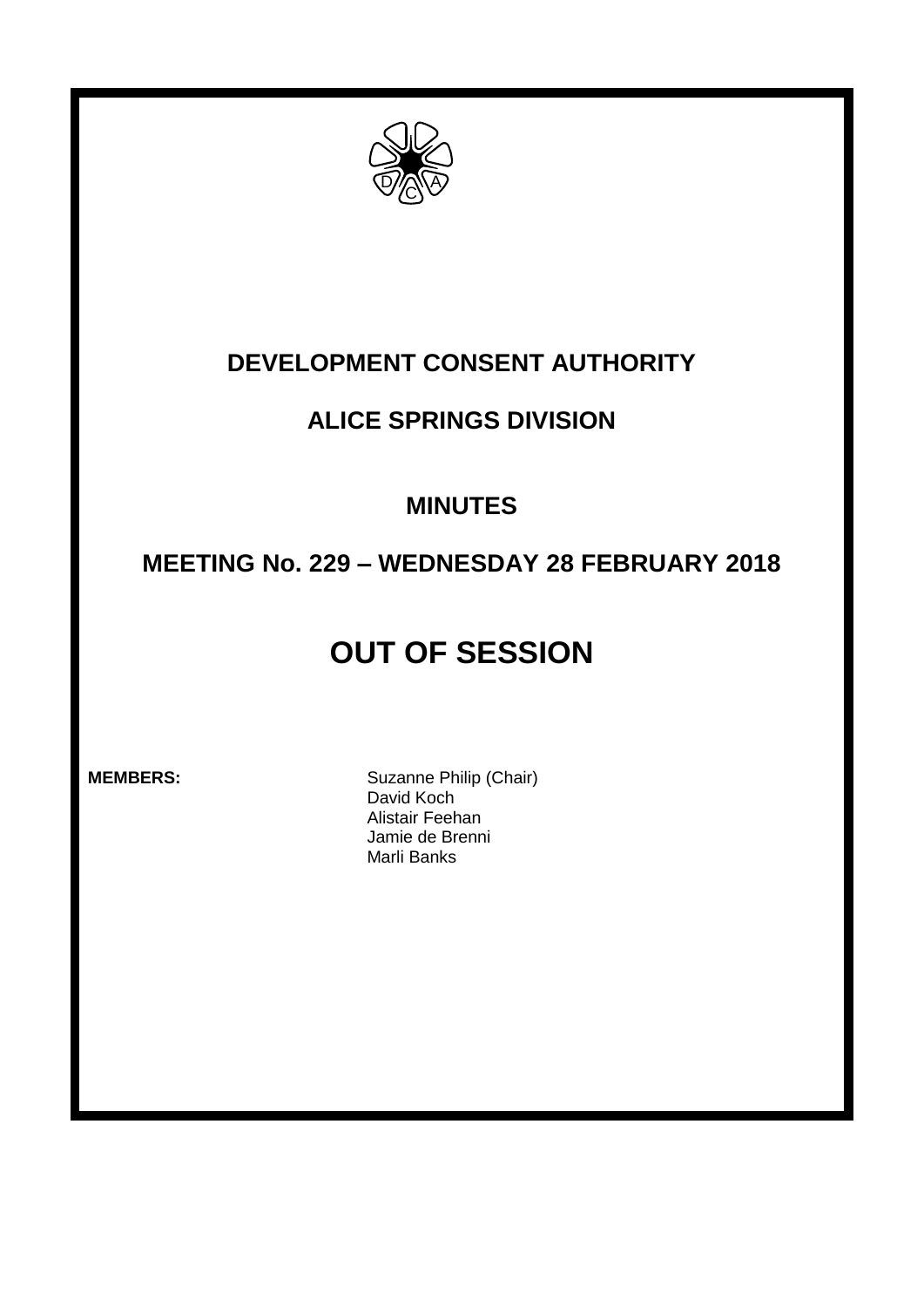**ITEM 1 TEACHER RESOURCE ROOM ADDITION TO AN EXISTING EDUCATION ESTABLISHMENT IN A SINGLE STOREY BUILDING WITH REDUCED SETBACKS TO AN ADJOINING SD (SINGLE DWELLING RESIDENTIAL) ZONED PROPERTY**

**PA2018/0021 LOT 8621, 5 ALBRECHT DRIVE, SUBURB OF LARAPINTA, TOWN OF ALICE SPRINGS**

**APPLICANT INTEGRAL TRANSPORT SERVICES**

**RESOLVED 0003/18** That, the Development Consent Authority varies the requirements of clause 8.3.2 (Setbacks for Commercial Uses adjacent to Land in Zones SD, MD, MR or HR) of the Northern Territory Planning Scheme, and pursuant to section 53(b) of the *Planning Act*, alters the proposed development and consents to the proposed development as altered to develop Lot 8621 (5) Albrecht Drive, Suburb of Larapinta, Town of Alice Springs for the purpose of a teacher resource room addition to an existing education establishment in a single storey building, subject to the following conditions, for the following reasons:

#### **CONDITIONS PRECEDENT**

- 1. Prior to commencement of works (including site preparation), amended plans must be submitted for endorsement by the consent authority as part of this permit. Endorsement of the plans is at the discretion of the consent authority. The plans must be in Adobe PDF format, drawn to scale with dimensions and generally consistent with the plans originally submitted and publicly exhibited, but amended to include:
	- a) the setback distance between the approved building and the existing multi-purpose room immediately to its western side;
	- b) a detailed landscaping plan that complies with clause 8.3.3 of the NT Planning Scheme as it relates to the proposed building (Note: Clause 8.3.2 requires landscaping to provide a visual screen to the adjacent land Zoned SD for a minimum depth of 3m); and
	- c) written support from the Alice Springs Town Council for the proposed planting within the drainage easement abutting the building; and
	- d) 1.8m high solid and/or screen boundary fencing adjacent to the building for the length of the building and extending a minimum of 3m beyond the eastern and western ends of the building.

Plans may be further amended to include details of access for persons with a disability.

Amended plans and associated supporting documentation prepared in response to the conditions precedent may be submitted to the Development Consent Authority c/o Development Assessment Services, DIPL, c/o Alice Springs Branch via email to DAS.ntg@nt.gov.au. When endorsed, the plans will form part of the permit.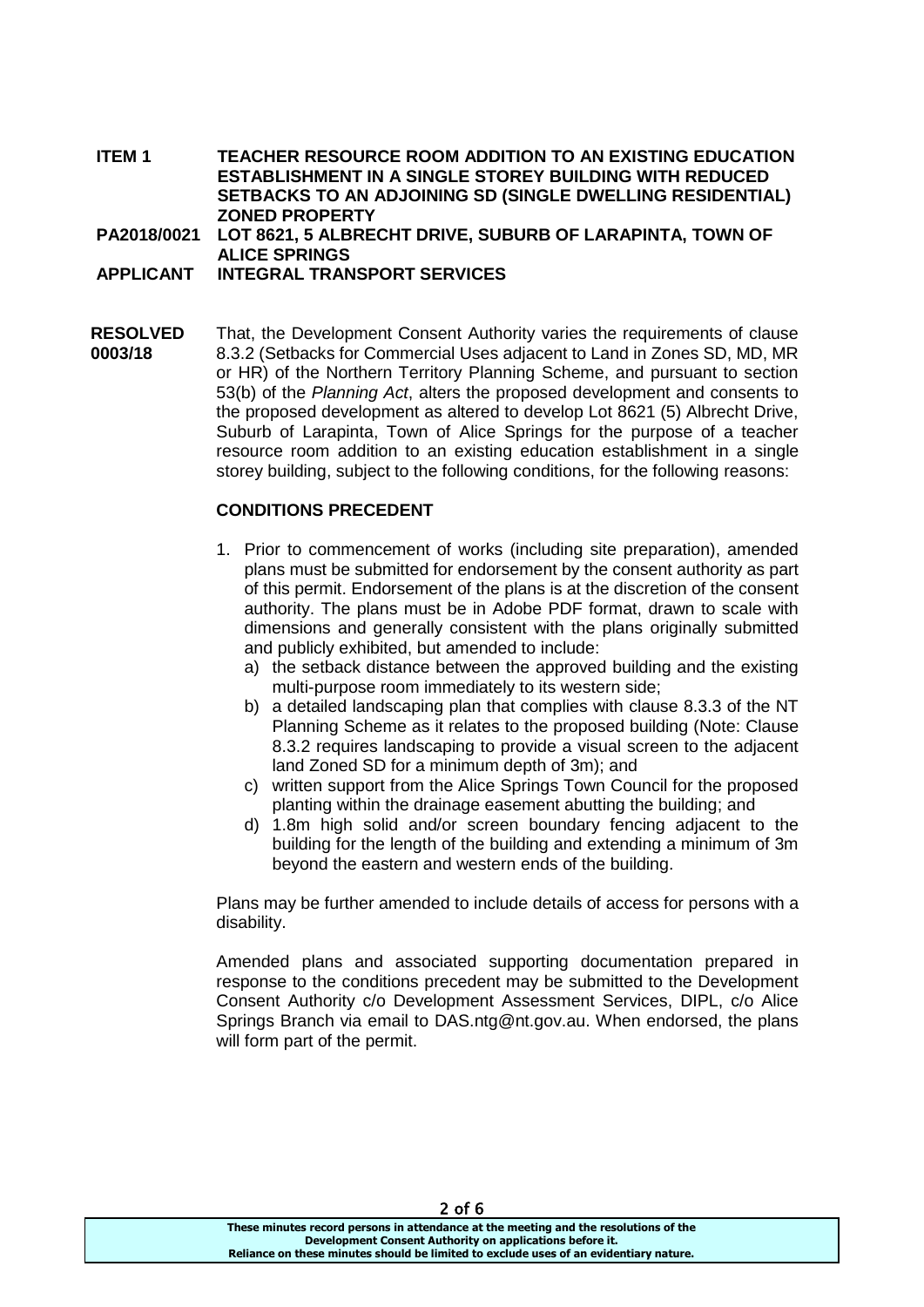### **GENERAL CONDITIONS**

- 2. The works carried out under this permit shall be in accordance with the drawings endorsed by the consent authority as forming part of this permit. If plans endorsed under Conditions Precedent 1 do not detail access provisions for persons with a disability, amended plans detailing such provisions may be subsequently submitted for endorsement by the consent authority as part of this permit.
- 3. Any developments on or adjacent to any easements on site shall be carried out to the requirements of the relevant service authority to the satisfaction of the consent authority.
- 4. The owner of the land must enter into agreements with the relevant authorities for the provision of water supply, drainage, sewerage and electricity services to the development shown on the drawings in accordance with the authorities' requirements and relevant legislation at the time.
- 5. Before the use/occupation of the teacher resource room starts, the landscaping and boundary fencing works required by Conditions Precedent 1 and shown on the endorsed plans must be carried out and completed to the satisfaction of the consent authority.
- 6. The landscaping shown on the endorsed plans must be maintained to the satisfaction of the consent authority, including that any dead, diseased or damaged plants are to be replaced.

#### **NOTES:**

- 1. This development permit does not grant "building approval" for the proposed works and you are advised to contact a registered private Building Certifier to ensure that you have attained all necessary approvals before commencing works.
- 2. The Power and Water Corporation advises that the Water and Sewer Services **Development** Section (landdevelopmentsouth@powerwater.com.au) and Power Network Engineering Section (powerconnections@powerwater.com.au) should be contacted via email a minimum of 1 month prior to construction works commencing in order to determine the Corporation's servicing requirements, and the need for upgrading of on-site and/or surrounding infrastructure.
- 3. You are advised to contact 'Dial Before You Dig' on 1100 or via <https://www.1100.com.au/contact/> prior to commencing digging.
- 4. The Northern Territory Environment Protection Authority advises that construction work should be conducted in accordance with the Authority's Noise Guidelines for Development Sites in the Northern Territory. The guidelines specify that on-site construction activities are restricted to between 7am and 7pm Monday to Saturday and 9am to 6pm Sunday and Public Holidays. For construction activities outside these hours refer to the guidelines for further information.

#### 3 of 6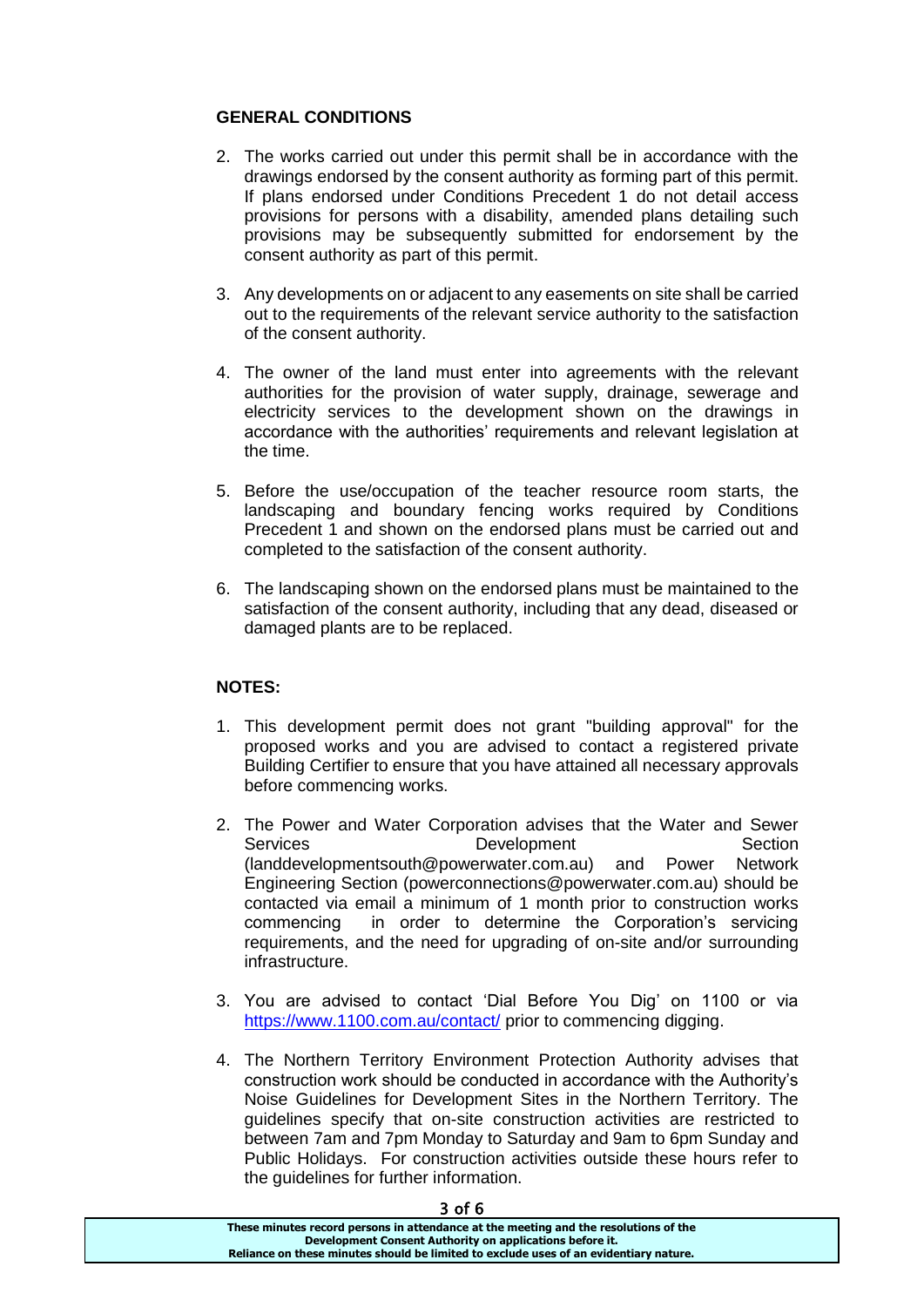### **REASONS**

- 1. Pursuant to section 51(a) of the *Planning Act,* in considering a development application the consent authority must take into account the planning scheme that applied to the land to which the application relates. The proposed teacher resource room addition to the existing education establishment is considered appropriate to Zone CP (Community Purpose) of the Northern Territory Planning Scheme and is considered consistent with the policy for the zone in the context of the established development of the locality and the characteristics of the site.
- 2. A variation to clause 8.3.2 (Setbacks for Commercial Uses adjacent to Land in Zones SD, MD, MR or HR) of the NT Planning Scheme allowing a minimum building setback of 4.33m from the northern side boundary, instead of a minimum setback of 5m, subject to conditions of approval requiring:
	- a) the endorsement by the consent authority of a detailed landscaping plan that complies with clause 8.3.3 of the NT Planning Scheme as it relates to the proposed building; and
	- b) written support from the Council for the proposed planting within the drainage easement abutting the building; and
	- c) 1.8m high solid and/or screen boundary fencing adjacent to the building for the length of the building and extending a minimum of 3m beyond the eastern and western ends of the building; as:
	- (i) the building will maintain an established minimum boundary setback distance of approximately 4.33m to the affected boundary of the site; and
	- (ii) the conditions of approval are expected to assist in ensuring:
		- the protection of the visual and acoustic amenity of residential buildings on adjoining residential properties; and
		- $-$  that the development satisfies the intent of clause 8.3 of the NT Planning Scheme; and
		- that landscaping/planting within the drainage easement does not unduly compromise the functionality of the easement.

Under clause 2.5.3 of the Planning Scheme, the consent authority may consent to the development of land that does not meet the standard set out in Parts 4 or 5 in circumstances set out in a provision of Parts 4 or 5, however, under clause 2.5.4 it may only do so if it is satisfied that special circumstances justify the giving of consent.

In this instance, the consent authority is satisfied that the aforementioned circumstances including the conditions of approval constitute specific circumstances that justify the granting of a variation to clause 8.3.2 of the Planning Scheme.

- 3. The proposal is generally consistent with all other relevant objectives and provisions of the NT Planning Scheme.
- 4. No adverse effect of building massing or overlooking to the adjacent residential properties is anticipated as the proposed building is single storey to a height of approximately 3.5m, windows will be a minimum of 4.33m from the affected boundary, existing dwellings on the adjoining lots are substantially setback from their respective rear boundaries and

| 7 UI U                                                                                |  |
|---------------------------------------------------------------------------------------|--|
| These minutes record persons in attendance at the meeting and the resolutions of the  |  |
| Development Consent Authority on applications before it.                              |  |
| Reliance on these minutes should be limited to exclude uses of an evidentiary nature. |  |
|                                                                                       |  |

 $4 of 6$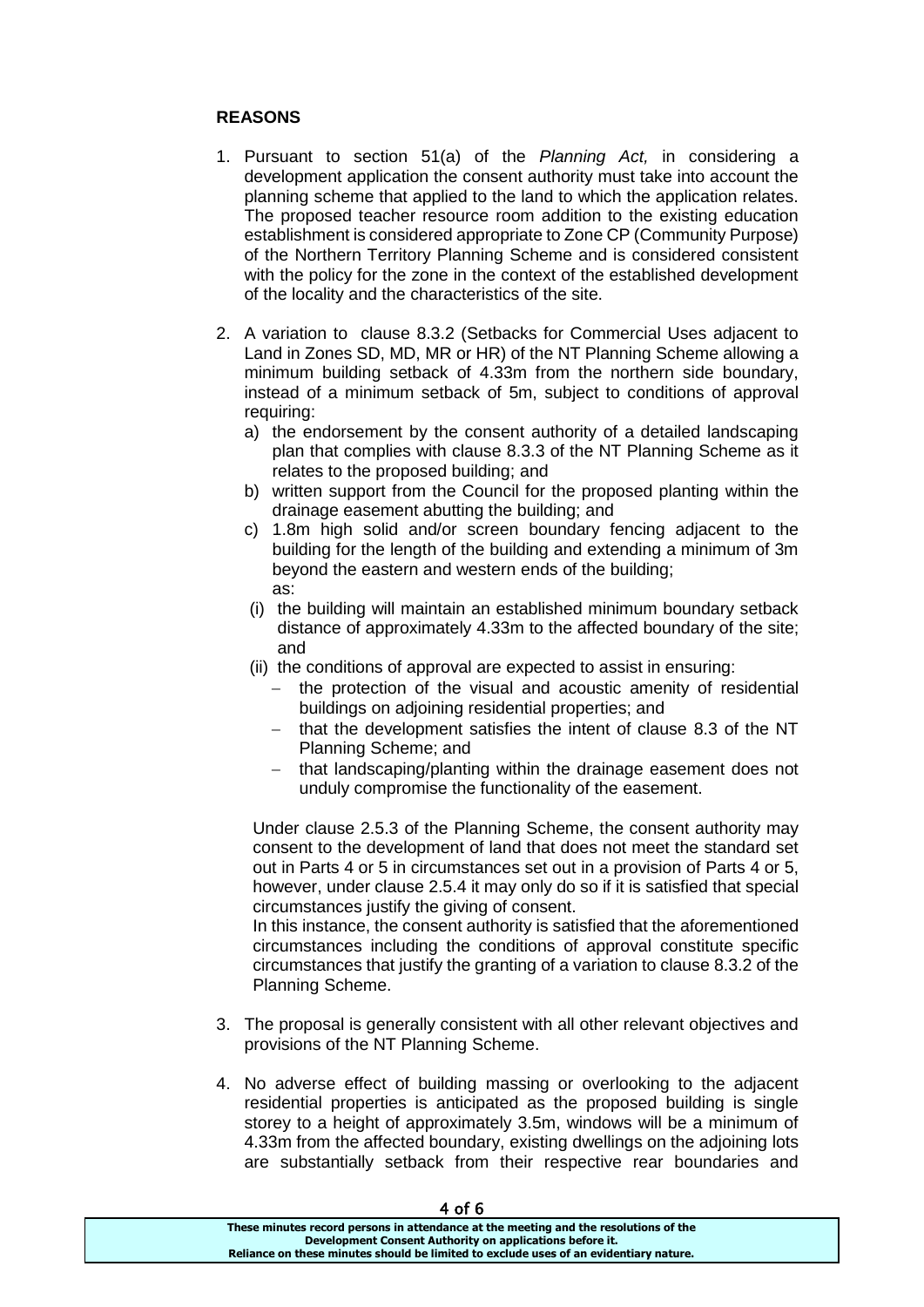required planting and boundary fencing may be expected to effectively limit the potential for any visual or privacy impact.

- 5. Pursuant to section 51(e) of the *Planning Act*, in considering a development application the Development Consent Authority is required to take into account any submissions made under section 49 of the Act and any evidence or information received under section 50 of the Act. No public or local authority submissions were received under section 49 of the Act.
- 6. Pursuant to section 51(h) of the *Planning Act*, in considering a development application the Development Consent Authority is required to take into account the merits of the proposed development as demonstrated in the application.
- 7. Pursuant to section 51(j) of the *Planning Act*, in considering a development application the Development Consent Authority is required to take into account the capability of the land to which the proposed development relates to support the proposed development and the effect of the development on the land and on other land, the physical characteristics of which may be affected by the development. The land is expected to be capable of supporting the proposed development without undue impact on other land.
- 8. Pursuant to section 51(m) of the *Planning Act*, the consent authority must take into account the public utilities or infrastructure provided in the area in which the land is situated, services to be connected to the land and the requirement, if any, for those facilities or infrastructure to be provided by the developer. The conditions of approval are expected to assist in ensuring the orderly servicing and development of the site in accordance with relevant service authority requirements.
- 9. Pursuant to section 51(n) of the *Planning Act*, the consent authority must take into account the potential impact on the existing and future amenity of the area in which the land is situated. The proposed addition is of a form and scale that may be expected for an education establishment in Zone CP and the development and use is not expected to have any significant impact on the amenity of adjacent residential properties. The recommended screening, including:
	- a) 1.8m high boundary fencing adjacent to the building residential properties; and
	- b) screen planting between the boundary and the building;
	- c) is expected to duly limit the potential for any loss of amenity to those residential properties. No amenity impacts on the broader locality are envisaged.
- 10. Pursuant to section 51(p) of the *Planning Act*, the consent authority must take into account the public interest, including (if relevant) how the following matters are provided for in the application:
	- (i) community safety through crime prevention principles in design;
	- (ii) water safety; and
	- (iii) access for persons with disabilities.

The application does not detail access for persons with disability. Building Advisory Services has confirmed that the teacher resource room will be required to comply with the NCC (National Construction Code) which

| ס זט כ                                                                                |  |
|---------------------------------------------------------------------------------------|--|
| These minutes record persons in attendance at the meeting and the resolutions of the  |  |
| Development Consent Authority on applications before it.                              |  |
| Reliance on these minutes should be limited to exclude uses of an evidentiary nature. |  |
|                                                                                       |  |